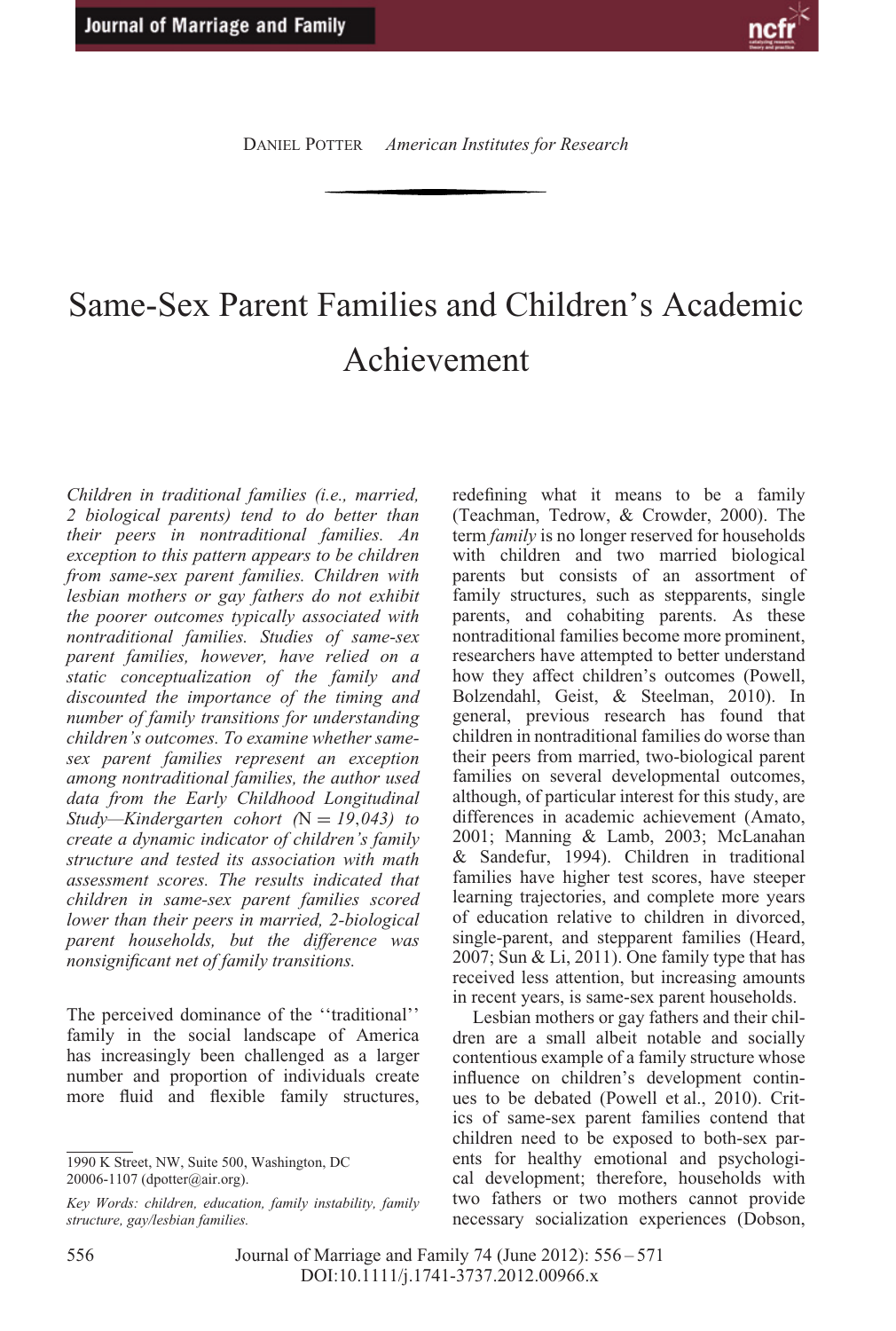2004; Popenoe, 1996). Advocates argue that children's development is unaffected by living with same-sex parents and have cited mounting evidence supporting their claim (Fairtlough, 2008; Golombok et al., 2003). In general, research on same-sex parent families has found little to suggest that children are negatively affected by living in such a family structure, although this conclusion is based on a body of research whose methodological veracity has been challenged (Biblarz & Savci, 2010; Nock, 2001). Moreover, if children are developmentally unaffected by living in same-sex parent families, then this conclusion stands in contrast to an extensive body of research that has otherwise shown consistent disparities in the outcomes of children living in nontraditional families.

The seemingly exceptional outcomes of children in same-sex parent families relative to their peers in opposite-sex parent nontraditional families may in part be accounted for by differences in how these two lines of research have conceptualized the family. In most research on nontraditional families, the family is a dynamic entity, whereas studies on same-sex parent families have modeled the family as a static unit. For example, studies on the differences in children's outcomes associated with divorced parent, single parent, and stepparent families have found that disparities are often most notable during the time period immediately surrounding the change in family structure (Lansford et al., 2006). Moreover, prior research has shown that the mere change in family structure largely accounted for the disparities in children's outcomes, whereas the type of change that children experienced was of secondary importance (Fomby & Cherlin, 2007); that is, the primary reason that children from nontraditional families had lower academic achievement compared with children in traditional families was because of the instability and disruption that occurred prior to and during the formation of their nontraditional family. The type of newly formed family structure was less relevant. In comparison, studies of same-sex parent families have used a static conceptual model in which family structure is defined at a single point in time and have downplayed the importance of the timing and accumulation of family transitions in children's lives (Fomby & Cherlin; Lansford et al.). Same-sex parent families, however, are primarily created from the dissolution of prior opposite-sex parent relationships

(Stacey, 2006; Telingator & Patterson, 2008); therefore, children experience changes to their family structure in the formation of these family units, which have not been considered by prior research. A dynamic model of the family could be applied to the study of same-sex parent families in order to more comprehensively examine the consequences associated with living in a same-sex parent household and explore whether the outcomes of these children vary from those in other opposite-sex parent nontraditional families.

In this study, I used a dynamic model of the family to explore the importance of the timing and accumulation of family structure transitions for shaping children's academic achievement in same-sex parent households. Specifically, I addressed two research questions: (a) What is the association between living in a samesex parent family and children's academic achievement as measured by their mathematics assessment scores and (b) how does this association compare with the outcomes of children from other nontraditional families? To answer these questions, I applied a hierarchical linear modeling (HLM) growth curve model to data from the kindergarten through eighth-grade waves of the Early Childhood Longitudinal Study—Kindergarten cohort ( $N = 19,043$ ) and examined the association between living in a same-sex parent family ( $n = 158$ ) and children's math assessment scores.

### LITERATURE REVIEW

Academic achievement is a central and important component of childhood and adolescence, because it correlates with numerous markers of later life success (Kingston, Hubbard, Lapp, Schroeder, & Wilson, 2003). Prior research has identified several predictors of children's academic outcomes, including male and female differences (Buchmann, DiPrete, & McDaniel, 2008), race/ethnicity (Fryer & Levitt, 2004; Riegle-Crumb & Grodsky, 2010), age (Grissmer & Eiseman, 2008), primary language used in the home (Forget-Dubois et al., 2009), and parents' educational attainment (Lee & Burkham, 2002). Family structure is another factor that has consistently been associated with academic achievement. Children from traditional families, typically described as households with two married biological parents, tend to do better than their peers from nontraditional families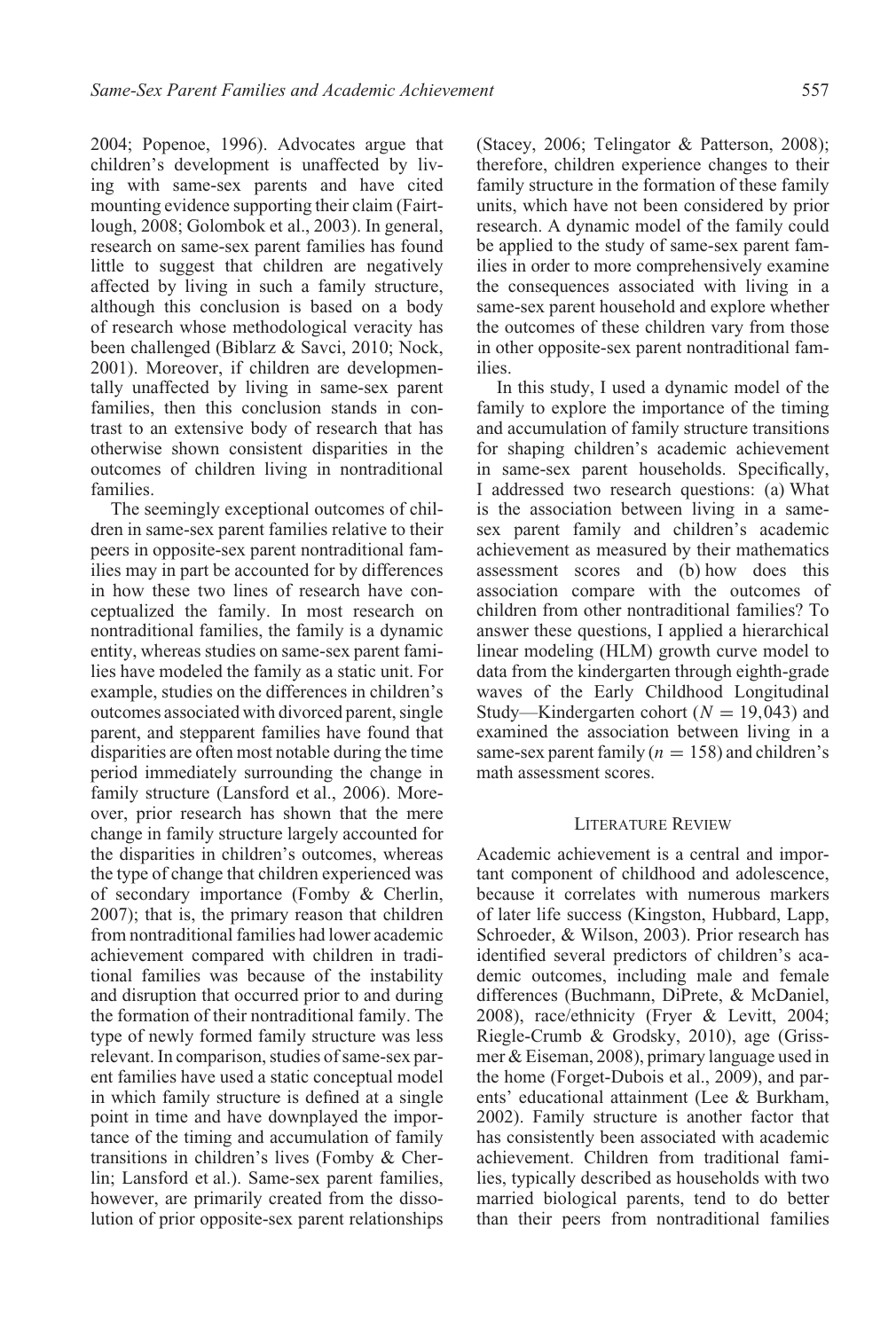(e.g., children living with divorced parents, a single parent, or stepparents) on several indicators of academic achievement (Amato, 2001; Tillman, 2007). For example, Sun and Li (2011) found that children from single-parent families, on average, had lower test scores and made fewer gains across the elementary school years than their peers living with two married biological parents. Recent studies also have indicated that the consequences of family structure are not limited to achievement in elementary school: Heard (2007) found that high school students who had spent time in mother-only households had lower grade-point averages, college expectations, and more behavior problems in school. Amato (2005) and McLanahan and Percheski (2008) summarized the research on nontraditional families and concluded that children from single-parent, divorced-parent, or stepparent households generally performed below their peers with two married biological parents. It is important to note that Amato and McLanahan and Percheski also concluded that this performance differential was a reflection of the transition process affiliated with the formation of nontraditional families and not indicative of inherent consequences of living in these family structures.

In addition to Amato (2005) and McLanahan and Percheski (2008), other scholars have described how the consequences of living in a nontraditional family often emerge from the changes, disruption, and insecurity experienced during the formation of new families (see also Cavanagh, Schiller, & Riegle-Crumb, 2006; Sun & Li, 2009, 2011). According to this perspective, ''children and their parents, whether single or partnered, form a functioning family system and [the] disruption of this system may be more distressing than its long-term continuation'' (Fomby & Cherlin, 2007, p. 182). Furthermore, changes in the family structure do not get easier if children experience repeated transitions; instead multiple changes tend to cumulatively disadvantage children (Kurdek, Fine, & Sinclair, 1995), and the extent of the consequences is often predicated on the previous (now dissolved) family type (Hetherington et al., 1992). It follows from this research that the disparities in children's outcomes associated with family structure become indicative of the changes preceding nontraditional families, and this pattern has been observed across divorced-parent, single-parent, stepparent, and

cohabiting-parent families (Amato, 2005; Raley & Wildsmith, 2004). Largely missing has been consideration of same-sex parent families.

According to U.S. census data, in 2005 an estimated 270,000 children lived in households with two same-sex parents (Romero, Baumle, Badgett, & Gates, 2007). This represented less than 1% of all children in the country, and some scholars have suggested that the number may be much higher (Stacey & Biblarz, 2001); nevertheless, despite the fact that they comprise only a small portion of households, these families have generated a large amount of public fervor. At the center of the debate on samesex parent families is the question of children's well-being (Alvare, 2005). Some opponents of the family structure have used religious or philosophical claims to suggest that same-sex parent families are unethical and harmful to children (e.g., Dobson, 2004); however, valueladen arguments do not lend themselves to social scientific investigation. More scientific critiques of these families have been offered by other researchers suggesting that children need to be exposed to both-sex parents—mother (female) and father (male)—for appropriate emotional and psychological development (e.g., Popenoe, 1996). Researchers have examined the ''essential father,'' and the male caregiver can play an important role in children's maturation (Blankenhorn, 1995; Booth & Crouter, 1998; Wilson, 2002), but such studies have not unequivocally proven that both sexes are required for healthy development (for a review, see Biblarz & Stacey, 2010). Indeed, a large portion of the evidence from the growing body of research on children in same-sex parent families suggests that concerns about possible detriment to their development may be unwarranted.

In general, prior studies have found that children living with same-sex parents were similar to their peers living with married, opposite-sex parents on several developmental outcomes (Anderssen, Amlie, & Ytteroy, 2002; Biblarz & Stacey, 2010; Tasker, 2005). For example, children in same-sex parent families adjusted equally well during the transition from home to school (Perry et al., 2004), displayed comparable levels of self-esteem, anxiety, and depression (Bos, van Balen, Sandfort, & van den Boom, 2006; Fulcher, Sutfin, & Patternson, 2008; Gartrell & Bos, 2010), and exhibited similarly low levels of risky and problematic adolescent behaviors (Bos, van Balen, & van den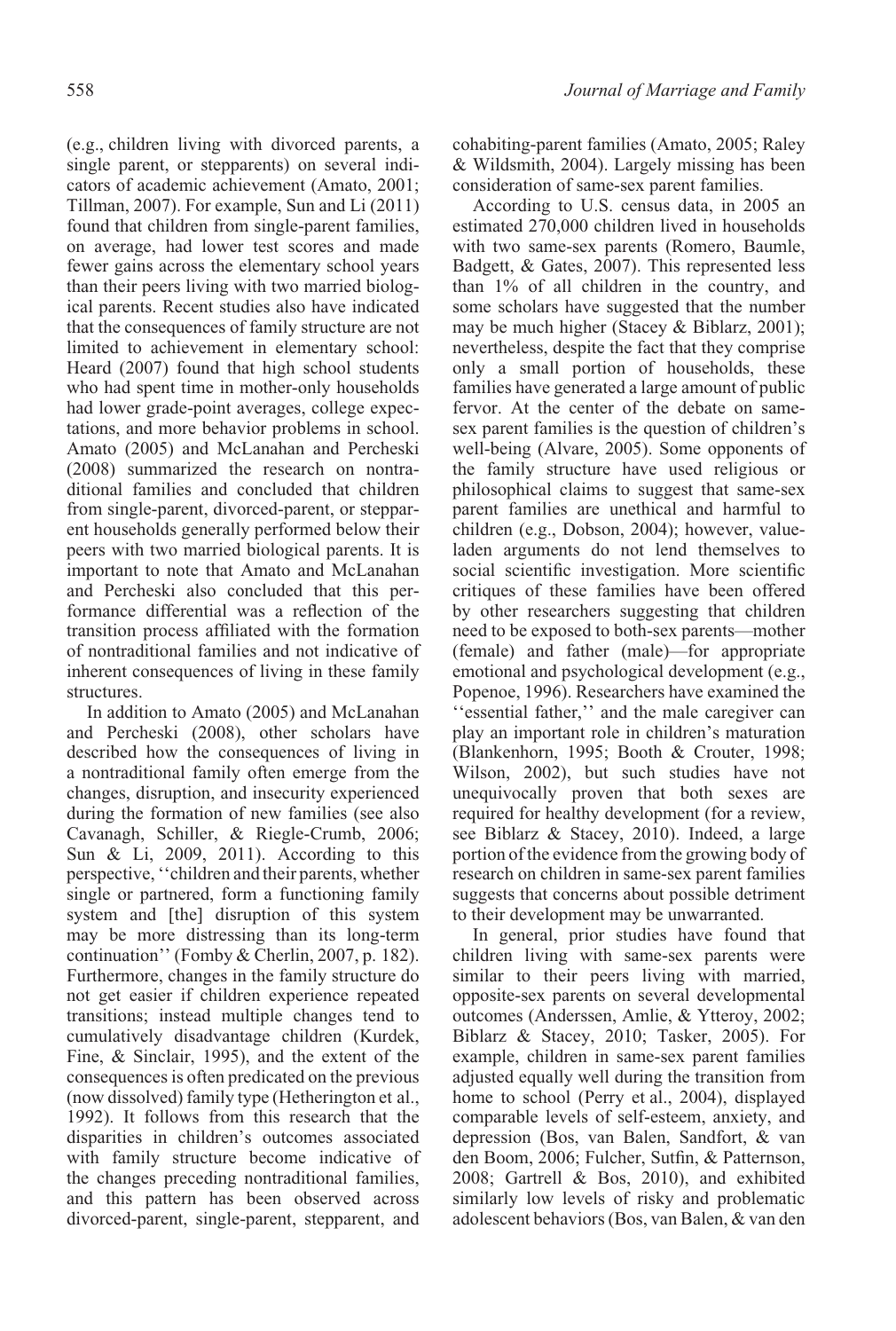Boom, 2007; Golombok et al., 2003; Wainright & Patterson, 2008; Wainright, Russell, & Patterson, 2004). There has also been no evidence that living in same-sex parent families compromises children's academic outcomes. For example, Wainright et al. found that youth living with lesbian mothers tended to feel more connected to school than their peers with opposite-sex parents, and there was no difference in children's grade-point average or disciplinary problems across family structures (see also Gartrell & Bos). Similarly, Rosenfeld (2010) examined children's early schooling careers and found that living in same-sex parent families did not disrupt or delay progression through elementary school. Any disparities in children's academic outcomes were relatively minimal and in some instances benefited children raised in same-sex parent families (Biblarz & Savci, 2010).

From this research, same-sex parent families appear unique compared with opposite-sex parent nontraditional families because there has been no indication that children were detrimentally affected by their family structure; however, these results have been challenged. Some scholars have questioned the methodological rigor of prior research (Biblarz & Savci, 2010; Nock, 2001) and correctly identified limitations with the size and representativeness of samples used in earlier studies. Beyond, and potentially more important than, concerns with the data has been the different conceptual models of the family unit used in prior research. Studies of oppositesex parent nontraditional families have most often used a dynamic model of the family, but studies of same-sex parent families have usually relied on a static model that discounted family instability issues, such as the timing and number of transitions that children experienced.

Families are rarely static entities, especially for children in nontraditional families, and this includes the experiences of the majority of children in same-sex parent families. Same-sex parent families are primarily created through three scenarios: (a) children are brought to the new family from a previous opposite-sex parent relationship, (b) children are adopted by partners, or (c) same-sex couples use donor insemination or surrogate mothering (Stacey, 2006). Of these scenarios, the first (i.e., dissolution of previous opposite-sex relationship) is most prevalent (Stacey; Telingator & Patterson, 2008). The early lives of children in same-sex parent families are defined by change and instability, but despite the family transitions in the lives of these children, much of the research has not fully incorporated how changes in the family structure may be relevant to understanding their outcomes. There is reason, however, to expect that these early life experiences with changes to the family may alter the outcomes of children in same-sex parent families, as evidenced by personal accounts of parent's coming-out experiences. In a recent study, Welsh (2011) interviewed 14 adolescents who had lived in same-sex parent families and found that these youth experienced a ''sense of loss*...* and a perceived lack of control over life during early and mid-adolescence'' (p. 65) that was attributed to the changes in individuals' family structures, and compounded by the simultaneous attempt to develop a differentiated sense of self.

Parents also were challenged by the changing family unit. Hequembourg (2004) interviewed 40 lesbian mothers and concluded that a core struggle faced by these parents was ''integrating lesbian stepmothers into family relationships'' (p. 743), because of disagreements related to parenting styles, authority roles, and attachment with the children. Children and parents entering same-sex parent families faced changes and transitions to their families that were disruptive and distressing, which could be expected to contribute to poorer academic outcomes. Moreover, the struggles faced by children and parents as they transitioned into same-sex parent families were in many respects similar to the struggles of children and parents who experienced divorce, remarriage, or other changes to their family structures, albeit with the added challenge of navigating potentially difficult social environments given the parent's newly acknowledged sexuality (Goldberg, 2010). Children in same-sex and opposite-sex parent nontraditional families may share many of the same types of experiences during the reconstitution of their families, but prior research has not typically compared the outcomes of children living in these families.

Incorporating a dynamic definition of the family into the study of same-sex parent, traditional, and opposite-sex parent nontraditional families will provide a more realistic representation of the early life experiences of children in these families. Moreover, the symmetry in transitions experienced by children in same-sex parent and opposite-sex parent nontraditional families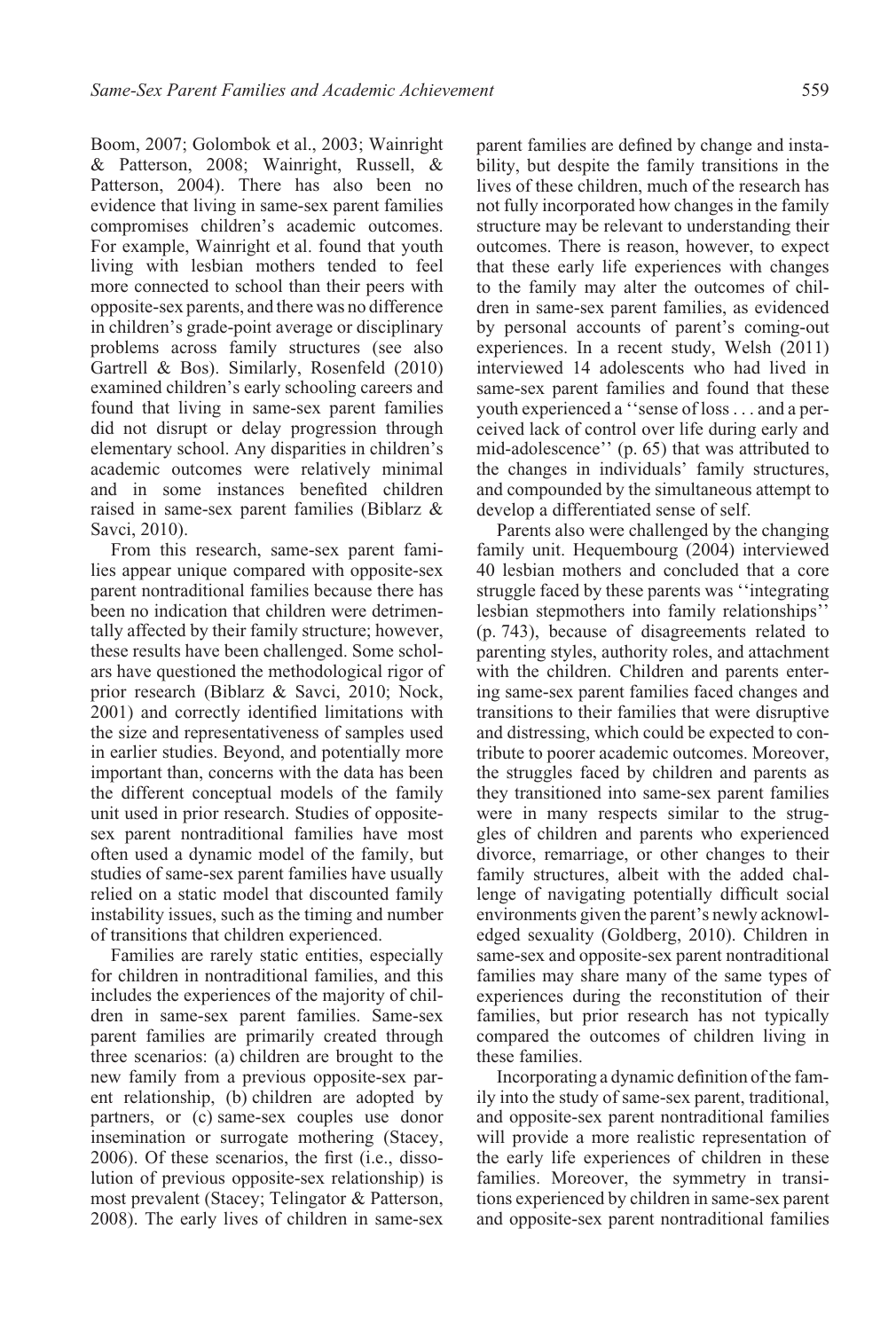suggests that comparisons between these families may be useful for determining the presence or absence of consequences unique to children in same-sex parent households. In this study, I applied a dynamic framework typically used to examine the association between oppositesex parent nontraditional family structures and children's outcomes to specifically consider the relationship between living in a samesex parent household and children's academic achievement. I then compared the association across different nontraditional family structures to determine whether the outcomes of children in same-sex parent families were different from their peers in other nontraditional, but oppositesex parent households. My goal was to provide insight into the association between same-sex parent families and children's outcomes and offer an additional comparison across different nontraditional family structures.

#### **METHOD**

Data for this analysis came from the Early Childhood Longitudinal Study—Kindergarten cohort (ECLS – K). Sponsored by the National Center for Educational Statistics, the  $ECLS-K$  is a seven-wave panel study that collected data from more than 20,000 children during kindergarten in the fall of 1998 and followed them through their eighth-grade year (Tourangeau, Nord, Le, Pollack, & Atkins-Burnett, 2006). Data for this study were collected when most children were in kindergarten, first grade, third grade, fifth grade, and eighth grade. The sample was originally designed as a three-stage stratified random sample, with students nested in schools that were nested in counties. Extensive data were collected from multiple sources, including the focal child and a parent or guardian, to provide an encompassing view of the children's home and educational experiences.

Family structure was coded as a time-varying measure, and at each wave children were classified into one of eight categories: (a) married, two biological parents; (b) divorced; (c) stepparent; (d) single parent; (e) cohabiting; (f) widowed; (g) other; and (h) same-sex parent. Same-sex parent families were identified by means of roster data provided by the parent/guardian at each wave of the study. Respondents were asked to list the adults and children who normally lived in the household and were explicitly asked to exclude anyone who only temporarily resided with the family. They also were asked to provide the person's name, whether the person was male or female, the age of the person, and to categorize the relationship the person had with the focal child. The respondent was given 13 options for how to categorize the relationship (e.g., mother, father, sister, brother, etc.) and was required to choose one. For each wave of data collection, ECLS – K programmers performed several validations of the roster data to ensure that inconsistencies were addressed during the data collection phase (for a discussion of ECLS – K data management, see Westat, 1999, pp.  $6-2$  and  $6-5$ ). For example, cases that originally reported a ''male mother'' or a ''biological mother over age 80'' were investigated to determine the accuracy of the coding, and during the kindergarten wave 231 out of 235 inconsistencies were resolved (Westat). Subsequent waves were similarly successful addressing inconsistencies. The extensive checks and data validation performed by the  $ECLS-K$  programmers increased the likelihood that the data could be used to confidently identify same-sex parent families.

Families were labeled as ''same-sex'' if they satisfied one of six conditions: (a) two ''mother/ female guardian'' members, (b) two ''father/ male guardian'' members, (c) a ''mother/female guardian'' and ''girlfriend/partner of parent/ guardian,'' (d) a ''father/male guardian'' and ''boyfriend/partner of parent/guardian,'' (e) a ''mother/female guardian'' and a female ''other nonrelative'' between 21 and 49 years old, or (f) a ''father/male guardian'' and a male ''other nonrelative'' between 21 and 49 years old. Adult respondents were not asked to report their sexual orientation, so after identifying cases that met one of these conditions, each was visually inspected to verify its structure. For example, if a household was identified as having a ''father/male guardian'' and a ''boyfriend/ partner of parent/guardian,'' it was visually inspected to determine whether any other adult lived in the household, such as an adult female or girlfriend, which might suggest a family arrangement other than a same-sex parent family. After completing the visual inspection, 158 children were classified as living in a same-sex parent family during at least one wave of the study.

To capture the dynamic nature of children's families, I created a time-varying measure by dummy coding the eight categories of the family structure variable for each wave. The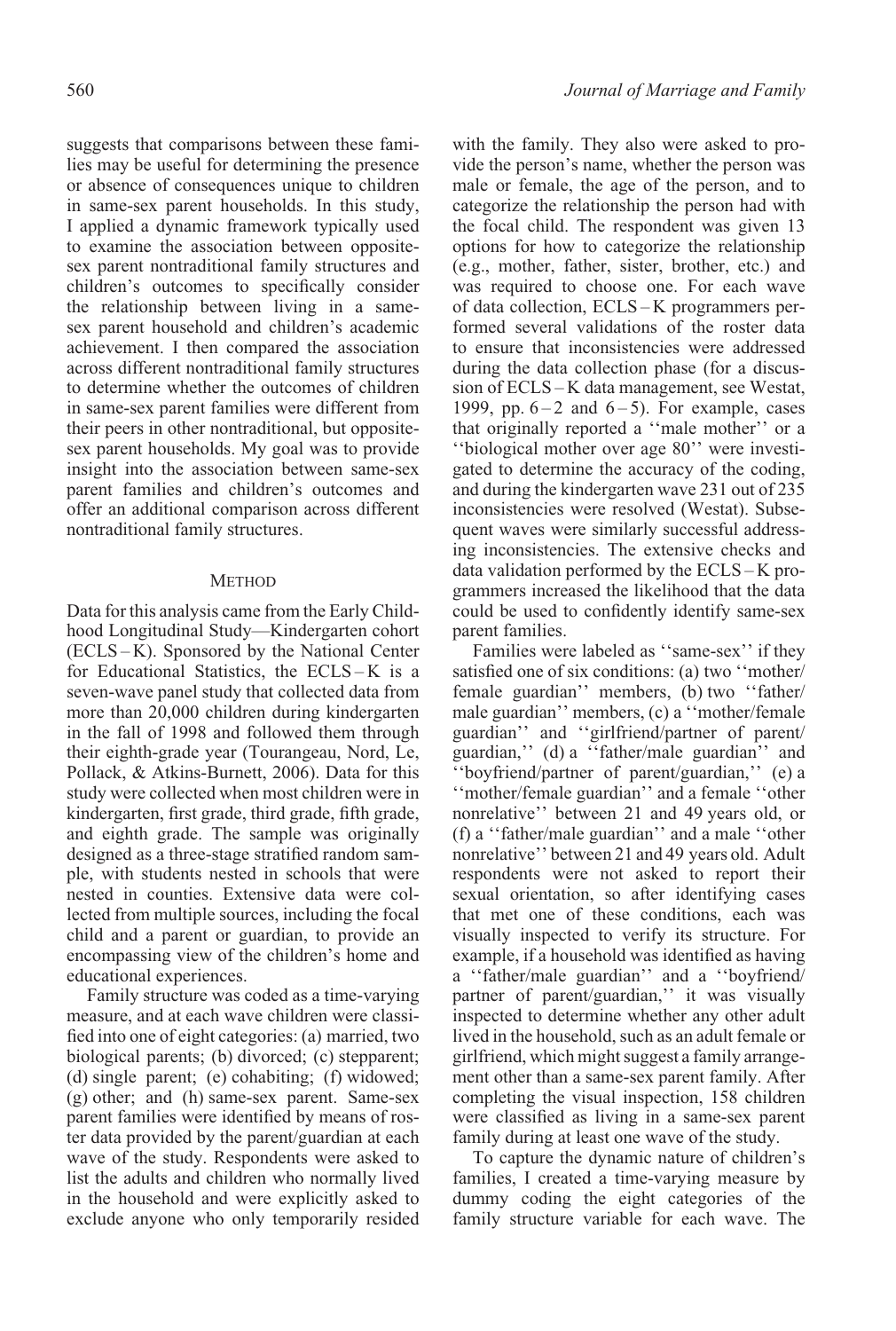dummy variable associated with a child's family structure was coded as 1, and the variables associated with all other family structures were coded as 0. If a child's family structure changed between waves, the variable corresponding to the newly formed structure would be coded as 1 during the first wave the change was reported and remained coded as 1 for all subsequent waves the child stayed in that family structure. This coding process created a set of variables that captured the timing of children's family transitions. Because of the ongoing transitions in children's family structure, the number of children living in each type of family varied by wave, but during the kindergarten wave there were 11,304 married, two-biological parent; 1,152 stepparent; 2,879 divorced-parent; 1,870 single-parent; 157 widowed-parent; 880 cohabiting-parent; 792 other-parent; and 72 same-sex parent families. The distribution of children across the family structures by grade in the study is reported in Table 1.

As a complement to the time-varying measure of children's family structure, I created a count variable of children's cumulative number of family transitions that made it possible to differentiate between the type of change to the family structure and the total number of changes children had experienced. The cumulative measure was time varying and summed together the total number of changes to the family structure children had experienced during the current and all preceding waves.

The final family structure variable included in the analysis indicated the type of family in which children lived at kindergarten entry. In order to mirror the categories used in the time-varying measure, I dummy coded an eight-category indicator of family structure with a married, twobiological parent household set as the reference group. Controlling for children's baseline family structure enabled the models to isolate the extent that children's academic achievement was associated with the current family structure, changes to the family structure, and prior family structure (Hetherington et al., 1992).

Academic achievement was measured by means of children's math assessment scores, which prior research has linked to other indicators of educational attainment, such as high school graduation and college entry (Entwisle, Alexander, & Olson, 2005). Children's scores were based on a paper-and-pencil direct assessment administered to children during

the school day and designed specifically for the ECLS – K study. Items on the assessment were, however, drawn from other large-scale studies of elementary and middle-schoolage children, such as the National Assessment of Educational Progress (http://nces. ed.gov/nationsreportcard/), the National Education Longitudinal Study of 1988 (http://nces.ed. gov/surveys/nels88/), and the Education Longitudinal Study of 2002 (http://nces.ed.gov/ surveys/els2002/). The specific items on the assessment changed across waves of the data collection to reflect children's growing knowledge, although there was some overlap to assist in the scaling efforts of programmers; specifically, ECLS – K programmers used item response theory to calculate scores that were comparable between students, as well as across time for the same student (for a more detailed discussion, see Tourangeau et al., 2006). I examined the association between family structure and children's math assessment scores between kindergarten and eighth grade. Note that identical analyses were performed to estimate children's reading assessment scores, but because of larger standard errors many of the substantive patterns shared with the math models were not statistically significant. The results from the reading models are presented in the Appendix.

I included a set of control variables associated with children's academic achievement in the models to further clarify the relationship between family structure and children's academic achievement. The number of control variables was limited by the relatively small cell sizes associated with the time-varying measure of family structure, and to avoid issues of endogeneity only select traits and characteristics that existed prior to kindergarten entry were used. I included control variables for female  $(1 = yes)$ , race/ethnicity  $(1 = African American)$ *can*), age at kindergarten (in months), first-time kindergartener status  $(1 = yes)$ , and non-English language in the home  $(1 = \text{ves})$ . I used parents' educational attainment to control for differences in children's relative social position, a variable that was based on the highest level of schooling completed by either parent (1 = *high school diploma or less*). All the control variables were time invariant.

# *Missing Values*

For most of the covariates in the model, I dealt with missing values using multiple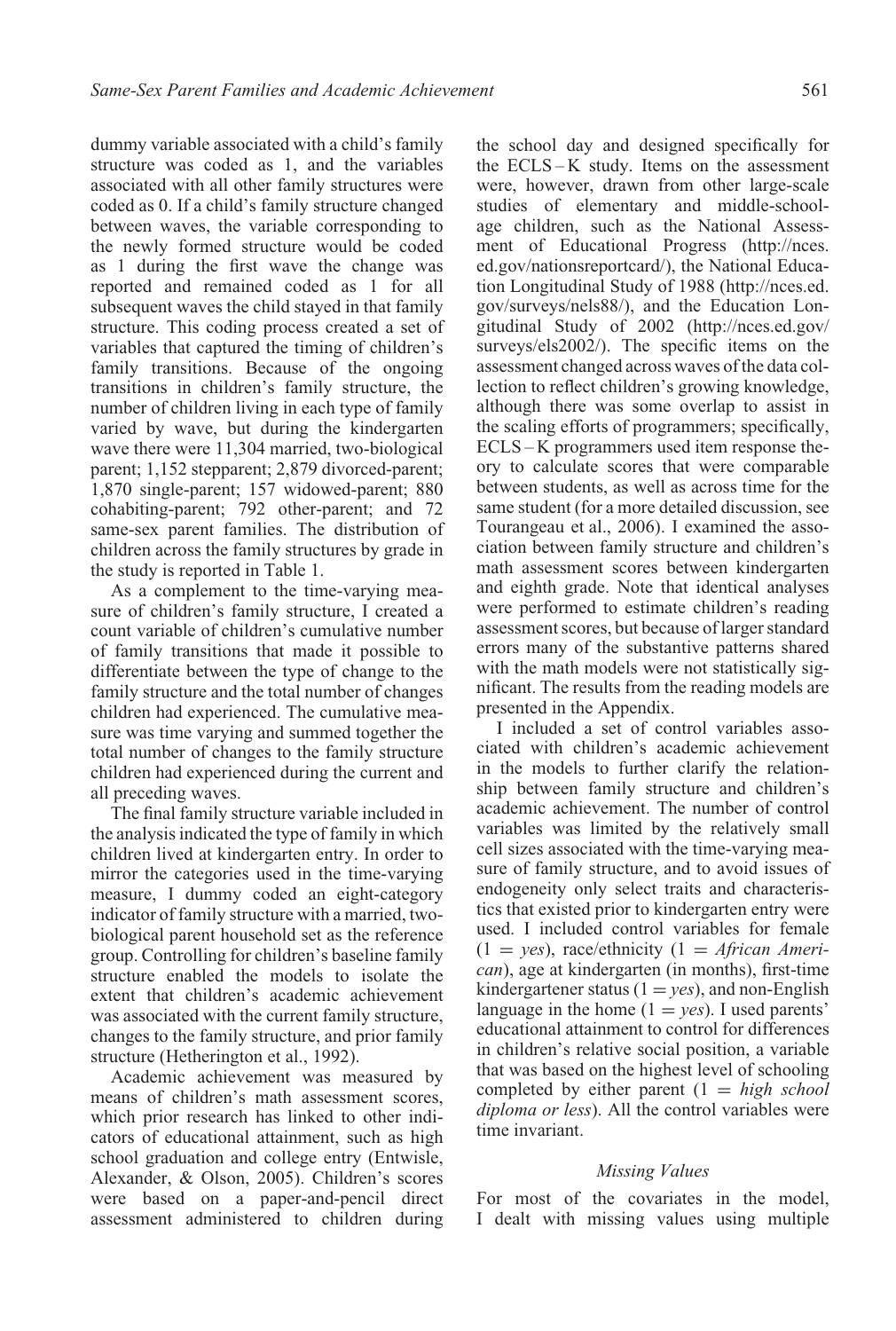|                                   |                | Kindergarten     | Grade          |                  |                | Grade 3   |                | Grade 5   | Grade 8        |                                                                                  |
|-----------------------------------|----------------|------------------|----------------|------------------|----------------|-----------|----------------|-----------|----------------|----------------------------------------------------------------------------------|
| Variable                          | z              | $\delta_{\rm o}$ | $\overline{a}$ | ℅                | $\overline{a}$ | ℅         | $\overline{a}$ | ℅         | $\overline{a}$ | $\%$                                                                             |
| Total                             | 107<br>19,     | 100.0            | 15,891         | 100.0            | 13,676         | 100.0     | 10,620         | 100.0     | 8,342          | 100.0                                                                            |
| Family structure                  |                |                  |                |                  |                |           |                |           |                |                                                                                  |
| Married, two biological parents   | 304            | 59.2             | 9,611          | 60.5             | 8,277          | 60.5      | 6,456          | 60.8      | 5,058          | 60.6                                                                             |
| Stepparent                        | 1,152          | 6.0              | 1,055          | 6.6              | 1,079          | 7.9       | 852            | 8.0       | 798            | 9.6                                                                              |
| Divorced                          | 879<br>$\sim$  | 15.1             | 2,376          | 15.0             | 2,105          | 15.4      | 1,731          | 16.3      | .401           |                                                                                  |
| Single-parent                     | 1,870          | 9.8              | 1,383          | $8.7\,$          | 1,022          | 7.5       | 659            | 6.2       | $\frac{11}{4}$ |                                                                                  |
| Widowed                           | 157            | $0.\overline{8}$ | 137            | 0.9              | 162            | 1.2       | 126            | 1.2       | 119            |                                                                                  |
| Cohabiting                        | 880            | 4.6              | 621            | 3.9              | 431            | 3.2       | 319            | 3.0       | 165            | $\begin{array}{c} 0.8 & 0.4 & 0.4 & 0.4 \\ 0.4 & 0.4 & 0.4 & 0.4 \\ \end{array}$ |
| Other                             | 792            | $\overline{4}$ . | 646            | $\overline{4}$ . | 570            | 4.2       | 454            | 4.3       | 369            |                                                                                  |
| Same-sex parent                   | 72             | 0.4              | 5              | 0.4              | $\Xi$          | 0.2       | 22             | 0.2       | 22             |                                                                                  |
|                                   |                | S <sub>D</sub>   | $\overline{M}$ | SD <sub>1</sub>  | $\mathbb{N}$   | <b>SD</b> | $\mathbb{N}$   | <b>SD</b> | $\mathbb{Z}$   | S <sub>D</sub>                                                                   |
| Cumulative no. family transitions | 190<br>$\circ$ | 0.393            | 0.269          | 0.522            | 0.376          | 0.675     | 0.458          | 0.804     | 0.530          | 0.903                                                                            |
| Math assessment scores            | .606<br>35.    | 11.821           | 60.694         | 18.026           | 98.132         | 24.783    | 122.834        | 25.052    | 141.115        | 22.347                                                                           |
| Reading assessment scores         | .664<br>45     | 13.485           | 76.412         | 23.564           | 125.672        | 28.288    | 149.144        | 26.588    | 69.507         | 28.094                                                                           |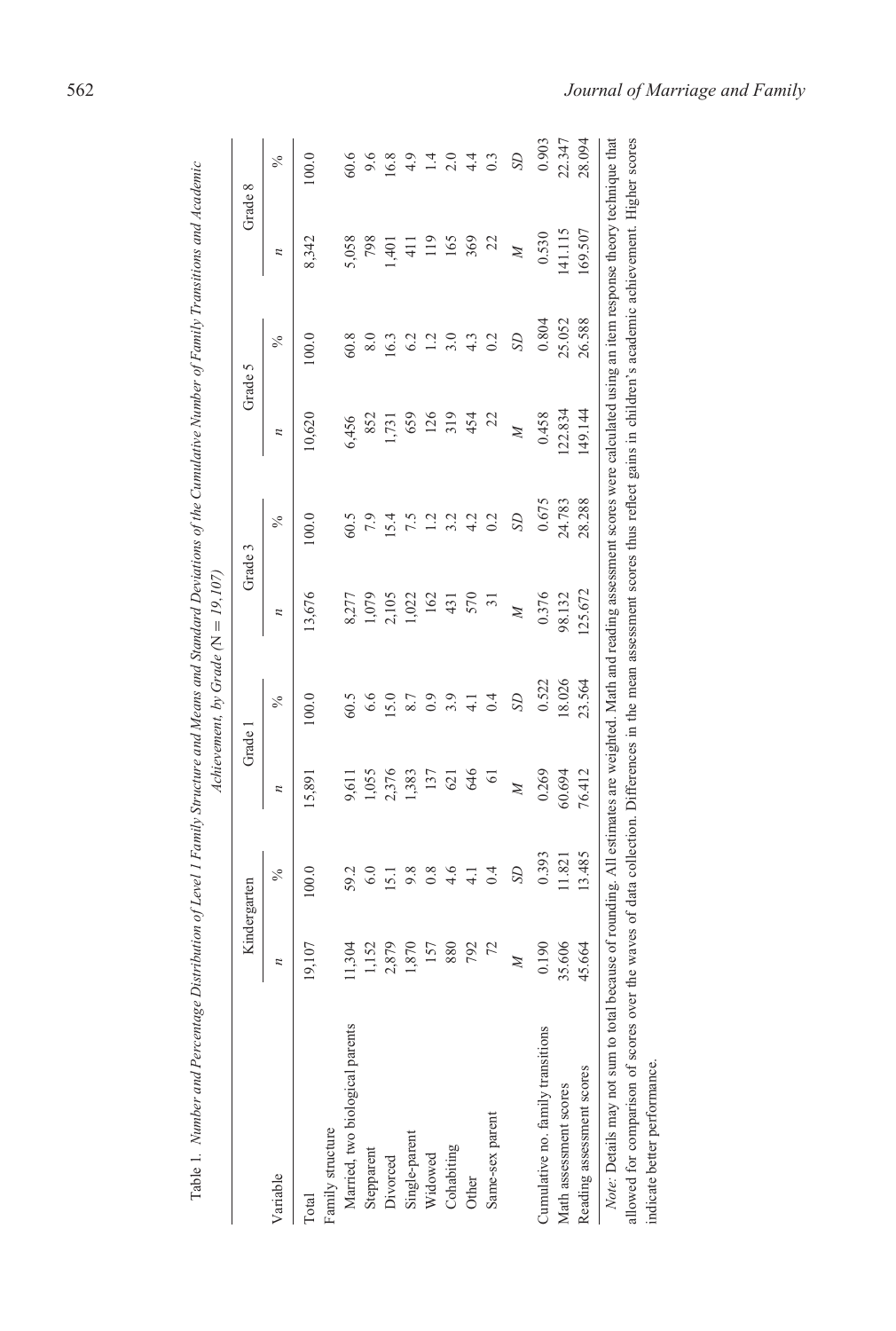imputation via the ICE command (Royston, 2007) in Stata. Five data sets were imputed, and all variables in the models were used to estimate the missing values. The amount of missingness per variable ranged from 0% for female status and race/ethnicity to 14% for firsttime kindergartener status. To ensure that certain variables took on only positive values during the imputation process (e.g., age), I used the natural log of all nonnegative interval variables for imputing and then exponentiated them to original scale for analysis.

I did not use multiple imputation to handle missing values for family structure; instead, I used a set of logic rules to fill in waves without valid responses. Specifically, if the first valid response did not appear until a later wave (e.g., all waves before third grade were invalid), then the later value was applied retrospectively to earlier waves, which corrected 1,213 missing values. Second, if a wave had a missing value but the preceding and subsequent waves had the same family structure classification, then the missing value was replaced with the value from the neighboring waves, which corrected 1,344 missing values. Finally, if the preceding and subsequent waves had different values, the value of the preceding wave was used to replace the missing value, which corrected 542 missing values. Missingness in the family structure variables was allowed to remain if there was never a valid response and for all waves following the last valid response (e.g., if there was no valid response after the first grade wave, then Grades 3, 5, and 8 were allowed to remain missing). The logic rules were able to fill in a portion of the missing values for all but the final wave of data collection: 49% in kindergarten, 21% in first grade, 13% in third grade, and 3% in fifth grade. I tested alternative-logic rules to ensure that the reported results were not products of the decisions made for handling missing values, and results from these sensitivity checks were largely indistinguishable from the results reported herein. From the original sample of 21,210 children, cases were dropped if they had a nonvalid value for the sampling weight  $(n =$ 705*,* 3*.*3%) or if they were missing information on the child's family structure for all waves of data collection  $(n = 1,398, 6.6\%)$ . Finally, during the analysis cases were dropped if they did not have valid math assessment scores  $(n = 64, 0.3\%)$ .

# *Analytic Strategy*

I used an HLM growth curve to examine the association between family structure and children's math assessment scores. HLM growth curve models are able to incorporate timevarying (Level 1) and time-invariant (Level 2) measures, which was important given the way family structure was measured. For this analysis, the time-varying measures  $(N = 66, 124)$  were nested within children  $(N = 19,043)$ , and all estimates were weighted to adjust the standard errors for clustering, as well as to correct for the oversampling of certain racial/ethnic groups. Descriptive statistics were computed in SPSS, and I used HLM software to perform the analysis. I used a three-model strategy with stepwise variable entry. Model 1 included the time-varying measures of family structure and established a baseline association between children's family type and math assessment scores. Model 2 included the control variables (e.g., female status, race/ethnicity, age) to determine whether select sociodemographic factors accounted for the association. Finally, Model 3 introduced the measure of cumulative family transitions and family structure at kindergarten entry to distinguish the type of changes children experienced to their family structure from the number of changes they had experienced. The equations for Model 3 are as follows:

Level 1:

$$
Y_{ti} = \pi_{0i} + \pi_{1i} \text{ (Time}_{ti}) + \pi_{2i} \text{ (Time}_{ti})^2
$$

$$
+ \pi_{ni} \text{ (FamStr}_{ti}) + \pi_{ki} \text{ (FamTran}_{ti}) + e_{ti}
$$

# Level 2:

$$
\pi_{0i} = \beta_{00} + \beta_{01} \text{ FamStrK}_i + \beta_{0p} \delta_i + r_{0i}
$$
  
\n
$$
\pi_{1i} = \beta_{10} + r_{1i}
$$
  
\n
$$
\pi_{2i} = \beta_{20} + r_{2i}
$$
  
\n
$$
\pi_{ni} = \beta_{n0}
$$
  
\n
$$
\pi_{ki} = \beta_{k0},
$$

where *Y* was math assessment scores, FamStr was a vector of the time-varying dummy variables for children's family structure, and FamTran was the cumulative number of family transitions. Preliminary analyses revealed a nonlinear trend in children's math assessment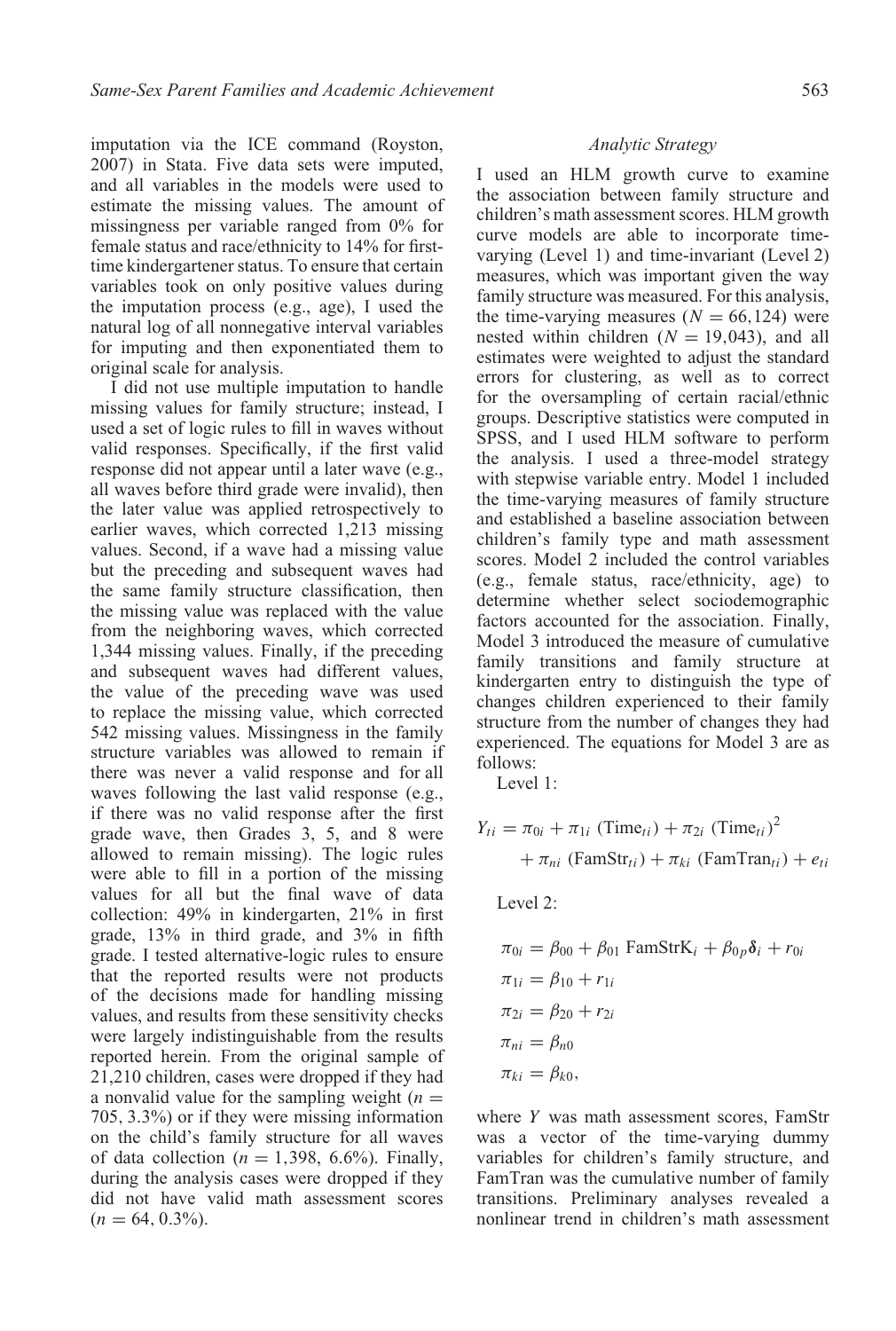scores from kindergarten to eighth grade; therefore, all models contained Time and Time2 to estimate the convex functional form of children's academic gains. In the Level 2 equations, FamStrK was the measure of children's family structure at kindergarten entry, and *δ* was a vector of the Level 2 control variables (e.g., female status, race/ethnicity, age). To address the first research question regarding the association between living in a same-sex parent family and children's math assessment scores, the reference group for the Level 1 variable of family structure was children living in married, two-biological parent households. Alternatively, to answer the second research question and determine whether the association between family structure and children's academic achievement was different for children in same-sex parent families compared with children living in oppositesex parent nontraditional families, I set as the reference group children in same-sex parent families. Consequently,  $\pi_{ni}$  represents the instantaneous change in children's math assessment scores associated with living in the *n* type of family structure relative to children living in married, two-biological parent families in the first set of models and relative to children living in same-sex parent families in the second set.

The small number of children identified as living in same-sex parent families during each wave resulted in inflated standard errors of the estimates for this group and made it difficult to find statistically significant associations. To avoid making a Type II error (i.e., reporting a false negative), I present the results using a slightly elevated significance level,  $p < .10$ , and discuss them with special attention given to the direction of the estimated slope coefficients. In addition, *p* values are reported in the text to provide readers with additional information regarding the described associations.

#### RESULTS

Descriptive statistics are presented in Table 1 for the Level 1 variables and Table 2 for the Level 2 variables. The data in Table 1 report the distribution of children across the eight types of family structures for each grade as well as the mean number of cumulative transitions in family structure. By the final wave of the study, children had experienced an average of 0.53 transitions or, put differently, one out of every

Table 2*. Means and Standard Deviations of Time Invariant (Level 2) Covariates and Family Structure at Kindergarten Entry (*N = *19,107)*

| Variable                               | M      | SD    |
|----------------------------------------|--------|-------|
| Age (months)                           | 74.765 | 4.475 |
| Female                                 | 0.483  | 0.500 |
| Race/ethnicity                         |        |       |
| African American                       | 0.166  | 0.372 |
| First-time kindergartener              | 0.950  | 0.218 |
| Non-English language in home           | 0.129  | 0.335 |
| Parents' educational attainment        |        |       |
| High school or less                    | 0.389  | 0.488 |
| Family structure at kindergarten entry |        |       |
| Married, two biological parents        | 0.609  | 0.488 |
| Divorced                               | 0.133  | 0.339 |
| Stepparent                             | 0.058  | 0.233 |
| Single parent                          | 0.111  | 0.314 |
| Cohabiting                             | 0.040  | 0.195 |
| Widowed                                | 0.006  | 0.076 |
| Other                                  | 0.041  | 0.199 |
| Same-sex parent                        | 0.003  | 0.055 |
|                                        |        |       |

*Note:* Details may not sum to total because of rounding. All estimates are weighted.

two children had experienced a change to their family structure by the eighth grade.

In Table 3 I report the regression coefficients from the HLM analyses estimating the association between family structure and children's math assessment scores. Model 1 included only the time-varying indicators of family structure and provided a baseline association between family type and math assessment scores relative to children in married, two-biological parent households. The math scores for children in same-sex parent families were 3.4 points lower, on average  $(p = .001)$ . Select sociodemographic characteristics were included in Model 2 and reduced the size of the coefficient for same-sex parent families, but children were still expected to score lower than their peers from married, two-biological parent families by approximately 1.8 points ( $p = .060$ ). In the final math model, the cumulative number of family transitions and family structure at kindergarten entry were introduced, and the coefficient for children in same-sex parent families reversed sign, as children in these families were expected to score about 1 point higher than their peers in married, two-biological parent households, although the association was not statistically significant ( $p = .486$ ). On the basis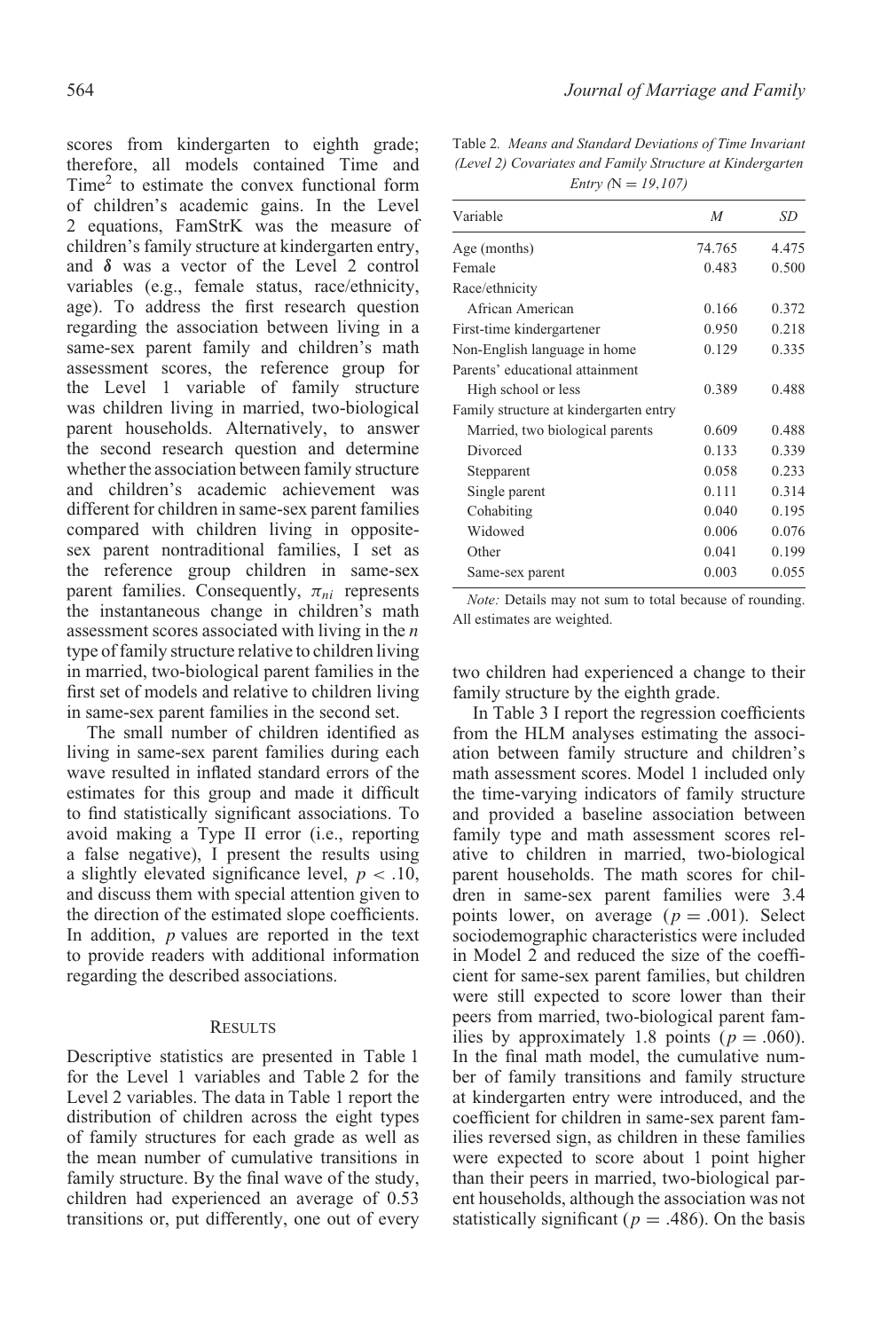|                                        | Model 1          |           | Model 2           |           | Model 3          |      |
|----------------------------------------|------------------|-----------|-------------------|-----------|------------------|------|
|                                        | $\boldsymbol{b}$ | <b>SE</b> | $\boldsymbol{b}$  | $\cal SE$ | $\boldsymbol{b}$ | SE   |
| Level 1 coefficients                   |                  |           |                   |           |                  |      |
| Time                                   | 25.01**          | 0.08      | 25.04**           | 0.08      | 25.13**          | 0.08 |
| Time <sup>2</sup>                      | $-1.52**$        | 0.01      | $-1.53**$         | 0.01      | $-1.53**$        | 0.01 |
| Family structure                       |                  |           |                   |           |                  |      |
| Divorced                               | $-3.05**$        | 0.21      | $-2.18**$         | 0.20      | 0.05             | 0.31 |
| Stepparent                             | $-3.04**$        | 0.30      | $-2.45**$         | 0.29      | $0.92*$          | 0.46 |
| Single parent                          | $-4.74**$        | 0.27      | $-2.17**$         | 0.28      | $0.86^{\dagger}$ | 0.45 |
| Cohabiting                             | $-4.85**$        | 0.29      | $-2.96**$         | 0.29      | $-0.32$          | 0.43 |
| Widowed                                | $-3.64**$        | 0.63      | $-2.32**$         | 0.60      | $-0.68$          | 0.72 |
| Other                                  | $-4.34**$        | 0.40      | $-3.27**$         | 0.41      | 0.99             | 0.74 |
| Same-sex parent                        | $-3.41**$        | 0.98      | $-1.77^{\dagger}$ | 0.94      | 0.82             | 1.17 |
| Cumulative family transitions          |                  |           |                   |           | $-1.31**$        | 0.19 |
| Level 2 coefficients                   |                  |           |                   |           |                  |      |
| Family structure at kindergarten entry |                  |           |                   |           |                  |      |
| Divorced                               |                  |           |                   |           | $-4.00**$        | 0.47 |
| Stepparent                             |                  |           |                   |           | $-4.20**$        | 0.58 |
| Single parent                          |                  |           |                   |           | $-1.88**$        | 0.39 |
| Cohabiting                             |                  |           |                   |           | 0.74             | 1.36 |
| Widowed                                |                  |           |                   |           | $-3.29**$        | 0.62 |
| Other                                  |                  |           |                   |           | $-5.25**$        | 0.88 |
| Same-sex parent                        |                  |           |                   |           | $-0.50$          | 2.17 |
| Age (months)                           |                  |           | $0.62**$          | 0.02      | $0.62**$         | 0.02 |
| Female                                 |                  |           | $0.64**$          | 0.18      | $0.65***$        | 0.18 |
| Race/ethnicity                         |                  |           |                   |           |                  |      |
| African American                       |                  |           | $-3.53**$         | 0.24      | $-3.15**$        | 0.25 |
| First-time kindergartener              |                  |           | $3.55***$         | 0.52      | $3.48**$         | 0.52 |
| Non-English language in home           |                  |           | $-5.02**$         | 0.26      | $-5.09**$        | 0.26 |
| Parents' educational attainment        |                  |           |                   |           |                  |      |
| High school or less                    |                  |           | $-5.48**$         | 0.19      | $-5.27**$        | 0.19 |
| Intercept                              | 37.68**          | 0.12      | 36.66**           | 0.52      | 36.96**          | 0.52 |
| $-2LL$                                 | $-261,091.56$    |           | $-259,669.64$     |           | $-259,572.54$    |      |

Table 3*. Hierarchical Linear Modeling Growth Curve Estimates of the Association Between Family Structure and Children's Math Assessment Scores Relative to Married, Two-Biological-Parent Families (*N = *19,043)*

*Note:* All estimates are based on analyses that used the spring kindergarten sampling weight.  $LL = log$  likelihood.  $\frac{p}{p}$  < .10.  $\frac{p}{p}$  < .05. \*\* *p* < .01.

of these results, children in same-sex parent families appeared to have lower baseline math scores, on average, than their peers in married, two-biological parent families, and this association was robust to select sociodemographic factors. On further examination, however, the negative relationship between same-sex parent families and children's assessment scores does not appear to be a result of the type of family structure but instead a reflection of the transitions affiliated with these families.

It is interesting that the association between family structure and children's math assessment

scores was similar across the different types of nontraditional families. In Model 1, there was a negative association between each of the nontraditional structures and children's math assessment scores. On average, the scores for children from divorced and stepparent families were approximately 3 points lower and children in single-parent and cohabiting-parent families were nearly 5 points lower than children in married, two-biological parent households. Moreover, controlling for select sociodemographic characteristics explained away part of the gaps (see Model 2), and inclusion of the cumulative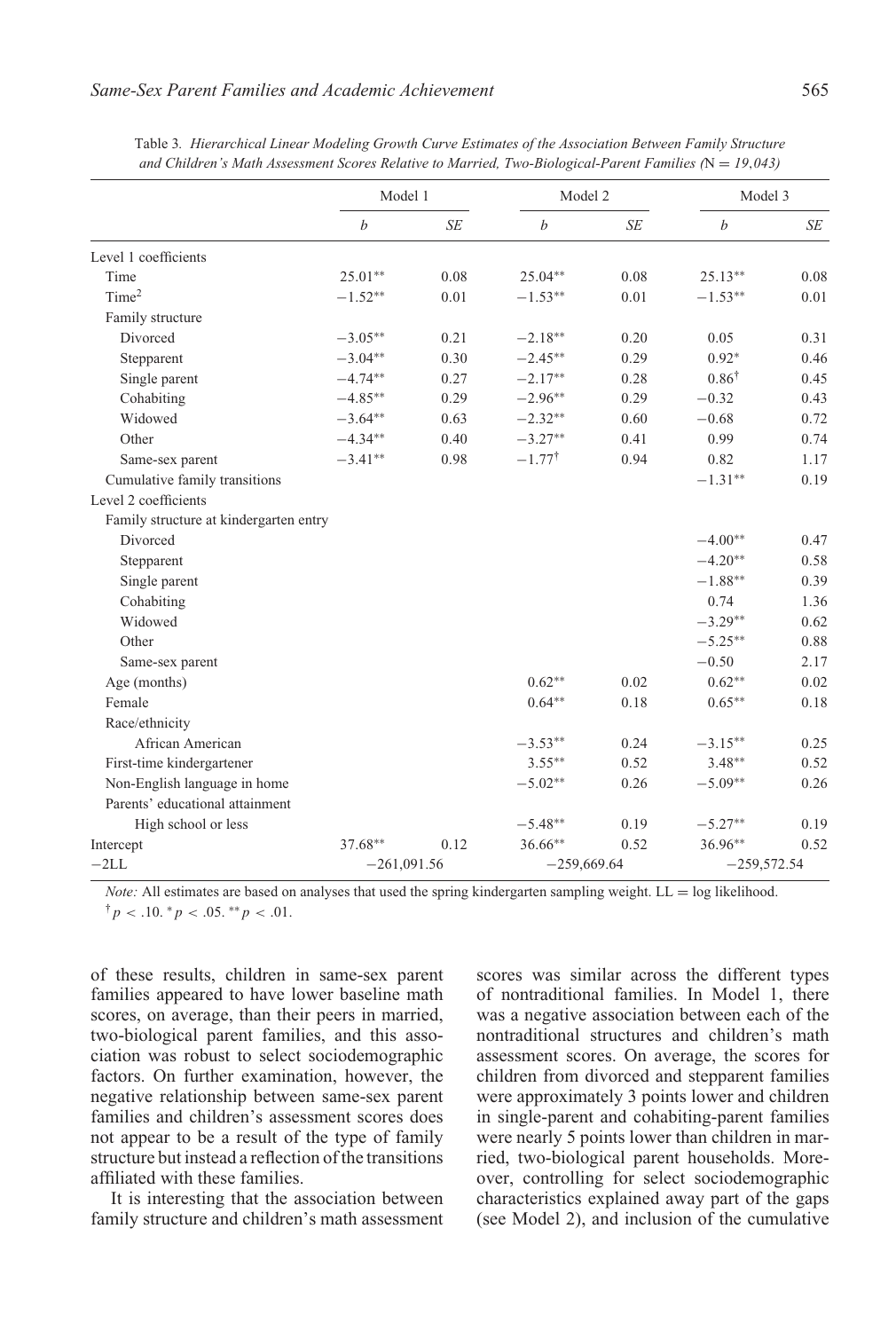number of transitions and kindergarten entry family structure reduced most of the negative relationships to statistical nonsignificance and, in some cases, statistically significant but positive associations (see Model 3). The outcomes for children in opposite-sex parent nontraditional families substantively resemble those described for children in same-sex parent families; I examine this similarity in more detail next.

In Table 4 I report the regression coefficients from the models estimating children's math assessment scores with same-sex parent families set as the reference group. The redefined reference group helped determine whether the outcomes of children from same-sex parent families were unique relative to children in other nontraditional families. If the estimated coefficients for other nontraditional family structures were statistically significant in these models, this indicated that the relationship between that family structure and children's math assessment scores was measurably distinct from the association observed for children in same-sex parent families. None of the coefficients for other nontraditional families were statistically significant, and in some models several of the coefficients were trending negative (e.g., divorced, single parent, and cohabiting),

indicating that children in same-sex parent families were expected to do slightly better than children in these opposite-sex parent nontraditional family structures. The presented results indicate that children in same-sex parent families experienced declines in their math scores comparable to their peers in other nontraditional families.

Additional evidence of the associations described herein was found in the models estimating children's reading assessment scores (see Appendix). Children in same-sex parent families had lower baseline scores relative to their peers in married, two-biological parent households; this association was largely explained away by the transitions children had experienced, however (see Appendix Table A1). Moreover, there was no evidence that the outcomes of children in same-sex parent families were unique relative to their peers from opposite-sex parent nontraditional families (see Appendix Table A2). The presented findings therefore indicate that the consequences of living in a same-sex parent family were similar to those associated with living in divorced, stepparent, and cohabiting parent families: There was evidence that these children did worse than their peers from traditional families, but

|                               | Model 1          |      |                  | Model 2 <sup>a</sup> |               | Model $3b$ |
|-------------------------------|------------------|------|------------------|----------------------|---------------|------------|
|                               | $\boldsymbol{b}$ | SE   | $\boldsymbol{b}$ | <b>SE</b>            | b             | SE         |
| Level 1 coefficients          |                  |      |                  |                      |               |            |
| Time                          | $25.01**$        | 0.08 | $25.04**$        | 0.08                 | $25.13**$     | 0.08       |
| Time <sup>2</sup>             | $-1.52**$        | 0.01 | $-1.53**$        | 0.01                 | $-1.53**$     | 0.01       |
| Family structure              |                  |      |                  |                      |               |            |
| Two biological parents        | $3.41**$         | 0.98 | $1.77^{\dagger}$ | 0.94                 | $-0.82$       | 1.17       |
| Divorced                      | 0.36             | 0.98 | $-0.41$          | 0.94                 | $-0.77$       | 1.16       |
| Stepparent                    | 0.37             | 1.00 | $-0.68$          | 0.97                 | 0.11          | 1.18       |
| Single parent                 | $-1.33$          | 1.01 | $-0.40$          | 0.97                 | 0.04          | 1.18       |
| Cohabiting                    | $-1.44$          | 1.01 | $-1.19$          | 0.97                 | $-1.13$       | 1.20       |
| Widowed                       | $-0.23$          | 1.14 | $-0.55$          | 1.10                 | $-1.50$       | 1.32       |
| Other                         | $-0.93$          | 1.04 | $-1.51$          | 1.01                 | 0.17          | 1.31       |
| Cumulative family transitions |                  |      |                  |                      | $-1.31**$     | 0.19       |
| Intercept                     | 34.26**          | 0.98 | $34.89**$        | 1.07                 | 37.78**       | 1.27       |
| $-2LL$                        | $-261,091.56$    |      | $-259,669.64$    |                      | $-259,572.54$ |            |

Table 4*. Hierarchical Linear Modeling Growth Curve Estimates of the Association Between Family Structure and Children's Math Assessment Scores Relative to Same-Sex Parent Families (*N = *19,043)*

*Note:* All estimates are based on analyses that used the spring kindergarten sampling weight. LL = log likelihood.

<sup>a</sup>Included Level 2 control variables (e.g., gender, age, race/ethnicity, etc.). <sup>b</sup>Included Level 2 control variables and the Level 2 measures of family structure at kindergarten entry.

 $<sup>†</sup>p$  < .10. <sup>\*\*</sup>*p* < .01.</sup>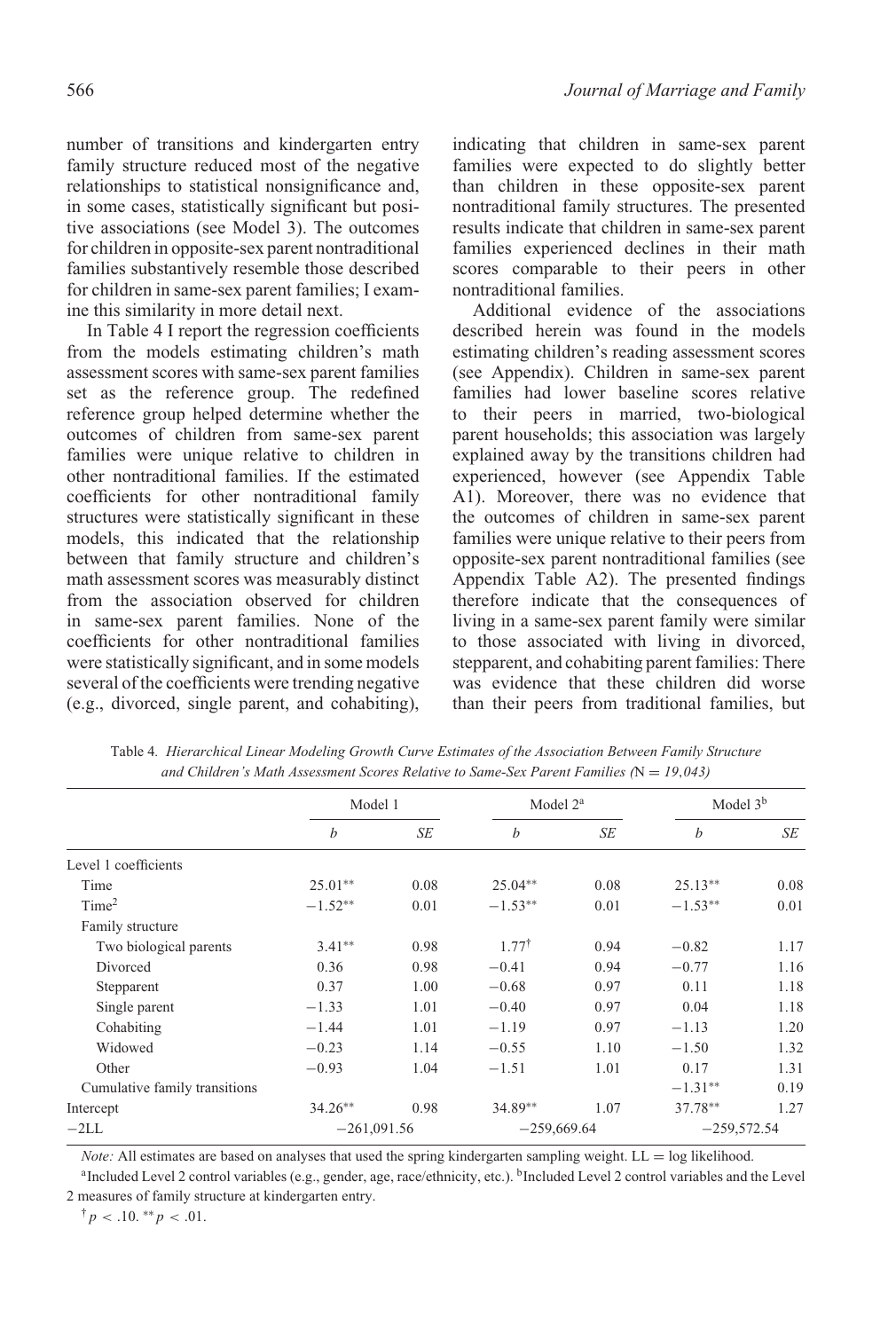the apparent detriment does not reflect the family structure and instead was indicative of disruptions, instability, and changes associated with the transitions accompanying the formation of these nontraditional family types.

# **DISCUSSION**

Differences in academic achievement associated with living in traditional and nontraditional families are largely reflective of the transitions and changes that accompany the formation of such households and less clearly indicative of any inherent deficiencies in these family structures. On the basis of the findings presented herein, the academic achievement of children living in same-sex parent families conforms to this pattern, in that baseline disparities in children's assessment scores were accounted for by the transitions that children experienced. These results contrast with those of earlier studies that found no evidence of worse performance by children in same-sex parent families, even at a baseline level (Bos et al., 2007; Gartrell & Bos, 2010; Wainright & Patterson, 2006, 2008; Wainright et al., 2004), but the dynamic model of the family used in this study aligns these results with other research on opposite-sex parent nontraditional families (Cavanagh et al., 2006; Fomby & Cherlin, 2007; Sun & Li, 2009, 2011). Same-sex parent families are often created through a series of changes to and transitions in children's family structure; therefore, the view of the family incorporated into this study provides a more realistic account and reflection of the experiences of these children (Stacey, 2006; Telingator & Patterson, 2008). Nonetheless, not all same-sex parent families are created from dissolved opposite-sex relationships, and other research, in particular, the U.S. National Longitudinal Lesbian Family Study, continues to offer invaluable information regarding the outcomes of children in same-sex parent families and the benefit that a consistent family structure can have on the development of children regardless of parents' sexual orientation (Gartrell & Bos).

The results presented herein also reveal important similarities between same-sex and opposite-sex parent nontraditional families; specifically, there was evidence of score gaps for children from each type of nontraditional family relative to their peers from traditional families. The disparities were, however, measurably

indistinguishable across nontraditional families. In addition, controlling for the cumulative number of family transitions and kindergarten-entryfamily structure was important for understanding the score gaps associated with each of the nontraditional family types. The reported findings do not prove that the processes in all nontraditional families are the same, but they do highlight shared experiences in these families that are not typically discussed and that may be important to consider in research moving forward.

The results from this analysis can be used to inform several bodies of research, in particular, research on same-sex parent families and research on the consequences of family instability. All the findings reported herein, however, must be considered within the context of the study's limitations. First, the parents in the families identified by this study were not self-proclaimed lesbian mothers or gay fathers, and although the ECLS – K did not have a policy prohibiting same-sex parent households from participating in the data collection (G. Mulligan, personal communication, January 22, 2010), future research is needed that better details parents' residential and romantic relationships. Furthermore, this study identified same-sex parents only in two-parent households and thus leaves unanswered questions about children living with a single lesbian mother or gay father, or children in more complex family structures that might consist of joint parenting by lesbian, gay, and heterosexual parents. Moreover, of the families identified as same-sex parent, the majority (90%) were lesbian mothers, which is similar to prior research that has primarily concentrated on two-female parent households. Nonetheless, additional research is needed to examine possible uniqueness related to living with gay fathers and other family structures consisting of one or more gay or lesbian parents (Biblarz & Stacey, 2010).

The process for identifying children's waveby-wave family structure placed additional constraints on this study that will, hopefully, be overcome in future research; specifically, the decision to replace missing values with the score preceding it may have obscured the timing of changes in children's family structure and mistakenly attributed lower assessment scores to the wrong family structure. Alternative-logic rules were tested and returned substantively similar results. It is also possible that the decision to retrospectively apply the first valid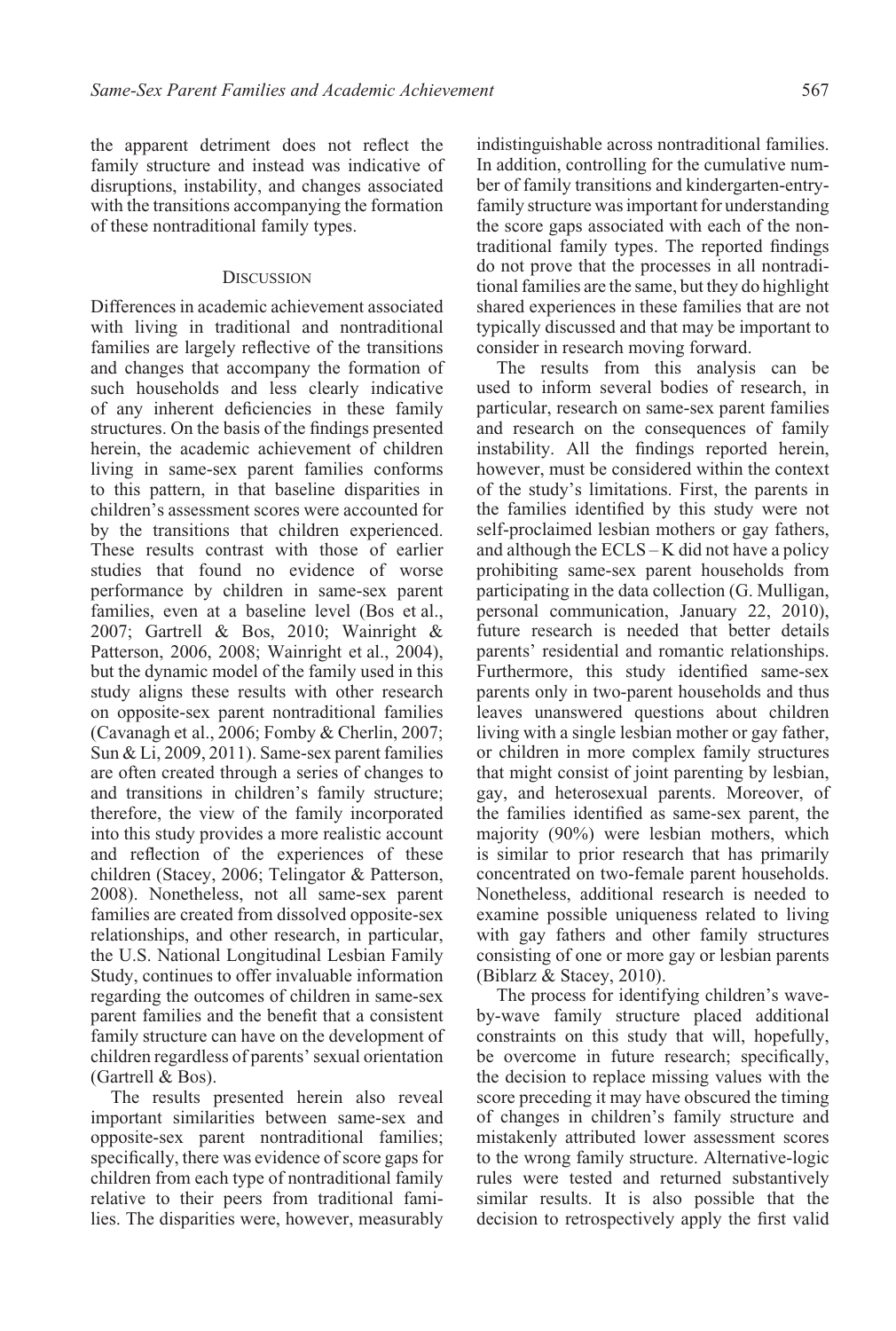measure of family structure to all preceding waves inadvertently produced false consistency for the family structures of certain children, and future studies that are able to provide more complete data are needed to confirm or correct reported patterns.

Finally, this study was able to classify more than 150 children as living in same-sex parent families, but these children were spread across five time points, which resulted in prohibitively small cell sizes. The small cell sizes resulted in larger standard errors and limited the number of control variables that could be included in the model. I controlled for a select set of sociodemographic variables that prior research had identified as important for understanding children's academic achievement, but it was not an exhaustive set. There are other characteristics of children that may help further explicate the disparities in assessment scores associated with family structure, such as children's mental and physical health, adoption status, and quality of family environment. Moreover, the primary explanatory variables (cumulative number of family transitions and kindergarten entry family structure) helped differentiate between the type and the number of changes children experienced, but were not the specific mechanisms connecting family transitions to children's poorer outcomes. Other factors associated with change in the family structure, such as lower family income, less parental supervision, or poorer psychosocial well-being in children, may account for the negative association, and future research with larger samples and more data will provide the statistical power researchers need. These limitations notwithstanding, this study pushes forward research on children in nontraditional families by offering a dynamic view of the family structure that captures the timing and transitions of children in same-sex parent households. Future research will likely benefit from more comparisons across different types of nontraditional families and a greater consideration of the experiences these families share.

#### **NOTE**

I thank Josipa Roksa, Nat Malkus, Dinah Sparks, and members of David Grissmer's research laboratory for their comments and insight at various stages of this project. During this research, I was partially funded by the Institute for Education Sciences, U.S. Department of Education, through Grant R305B040049 to the University of Virginia. The opinions expressed are mine and do not represent views of colleagues or funding agencies.

# **REFERENCES**

- Alvare, H. M. (2005). The turn toward the self in the law of marriage and family: Same-sex marriage and its predecessors. *Stanford Law and Policy Review*, *16*, 135 – 196.
- Amato, P. (2001). Children of divorce in the 1990s: An update of the Amato and Keith (1991) meta-analysis. *Journal of Family Psychology*, *15*,  $355 - 370.$
- Amato, P. (2005). The impact of family formation change on the cognitive, social, and emotional well-being of the new generation. *The Future of Children*, *15*, 75 – 96.
- Anderssen, N., Amlie, C., & Ytteroy, E. A. (2002). Outcomes for children with lesbian or gay parents: A review of studies from 1978 to 2000. *Scandinavian Journal of Psychology*, *43*,  $335 - 351$ .
- Biblarz, T. J., & Savci, E. (2010). Lesbian, gay, bisexual, and transgender families. *Journal of Marriage and Family*, *72*, 480 – 497.
- Biblarz, T. J., & Stacey, J. (2010). How does the gender of parents matter? *Journal of Marriage and Family*, *72*, 3 – 22.
- Blankenhorn, D. (1995). *Fatherless America: Confronting our most urgent social problem.* New York: Basic Books.
- Booth, A., & Crouter, A. C. (Eds.). (1998). *Men in families: When do they get involved? What difference does it make?* Mahwah, NJ: Erlbaum.
- Bos, H. M. W., van Balen, F., Sandfort, T., & van den Boom, D. C. (2006). *Children's psychosocial adjustment and gender development in planned lesbian families.* Unpublished manuscript, University of Amsterdam.
- Bos, H. M. W., van Balen, F., & van den Boom, D. C. (2007). Child adjustment and parenting in planned lesbian-parent families. *American Journal of Orthopsychiatry*, *77*, 38 – 48.
- Buchmann, C., DiPrete, T. A., & McDaniel, A. (2008). Gender inequalities in education. *Annual Review of Sociology*, *34*, 319 – 337.
- Cavanagh, S. E., Schiller, K. S., & Riegle-Crumb, C. (2006). Marital transitions, parenting, and schooling: Exploring the link between family-structure history and adolescents' academic status. *Sociology of Education*, *79*, 329 – 354.
- Dobson, J. (2004). *Marriage under fire: Why we must win this battle.* Sisters, OR: Multnomah.
- Entwisle, D. R., Alexander, K. L., & Olson, L. S. (2005). First grade and educational attainment by age 22: A new story. *American Journal of Sociology*, *110*, 1458 – 1502.
- Fairtlough, A. (2008). Growing up with a lesbian or gay parent: Young people's perspectives. *Health and Social Care in the Community*, *16*, 521 – 528.
- Fomby, P., & Cherlin, A. (2007). Family instability and child well-being. *American Sociological Review*, *72*, 181 – 204.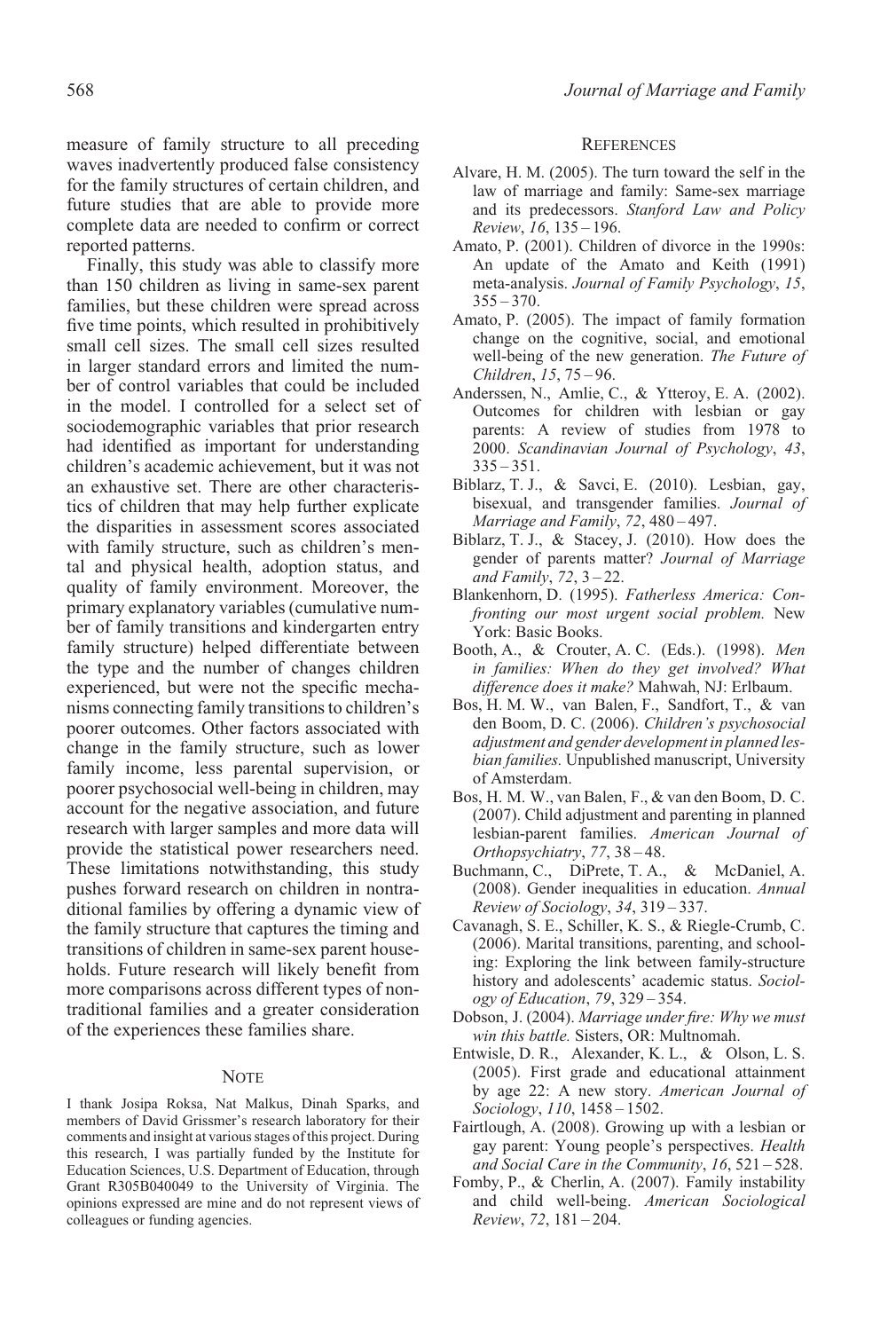- Forget-Dubois, N., Dionne, G., Lemelin, J.-P., Perusse, D., Tremblay, R. E., & Boivin, M. (2009). Early child language mediates the relation between home environment and school readiness. *Child Development*, *80*, 736 – 749.
- Fryer, R. G., & Levitt, S. D. (2004). Understanding the Black – White test score gap in the first two years of school. *Review of Economics and Statistics*, *86*, 447 – 464.
- Fulcher, M., Sutfin, E. L., & Patternson, C. J. (2008). Individual differences in gender development: Associations with parental sexual orientation, attitudes, and division of labor. *Sex Roles*, *58*,  $330 - 341$ .
- Gartrell, N., & Bos, H. M. W. (2010). US National Longitudinal Lesbian Family Study: Psychological adjustment of 17-year-old adolescents. *Pediatrics*, *126*, 28 – 36.
- Goldberg, A. E. (2010). *Lesbian and gay parents and their children: Research on the family life cycle.* Washington, DC: American Psychological Association.
- Golombok, S., Perry, B., Burston, A., Murray, C., Mooney-Somers, J., Stevens, M., & Golding, J. (2003). Children with lesbian parents: A community study. *Developmental Psychology*, *39*, 20 – 33.
- Grissmer, D., & Eiseman, E. (2008). Can gaps in the quality of early environments and noncognitive skills help explain persisting Black – White achievement gaps? In J. Waldfogel & K. Magnuson (Eds.), *Stalled progress: Inequality and the Black – White test score gap* (pp. 139 – 180). New York: Russell Sage Foundation.
- Heard, H. E. (2007). Fathers, mothers, and family structure: Family trajectories, parent gender, and adolescent schooling. *Journal of Marriage and Family*, *69*, 435 – 450.
- Hequembourg, A. (2004). Unscripted motherhood: Lesbian mothers negotiating incompletely institutionalized family relationships. *Journal of Social and Personal Relationships*, *21*, 739 – 762.
- Hetherington, E. M. & Clingempeel, W. G. (with Anderson, E. R., Deal, J. E., Hagan, M. S., Hollier, E. A., & Linder, M. S.). (1992). Coping with marital transitions: A family systems perspective. *Monographs of the Society for the Research in Child Development, 57*(Serial No. 227).
- Kingston, P. W., Hubbard, R., Lapp, B., Schroeder, P., & Wilson, J. (2003). Why education matters. *Sociology of Education*, *76*, 53 – 70.
- Kurdek, L. A., Fine, M. A., & Sinclair, R. J. (1995). School adjustment in sixth graders: Parenting transitions, family climate, and peer norm effects. *Child Development*, *66*, 430 – 445.
- Lansford, J. E., Malone, P. S., Castellino, D. R., Dodge, K. A., Pettit, G. S., & Bates, J. E. (2006). Trajectories of internalizing, externalizing, and grades for children who have and have not

experienced their parents' divorce or separation. *Journal of Family Psychology*, *20*, 292 – 301.

- Lee, V. E., & Burkham, D. T. (2002). *Inequality at the starting gate: Social background differences in achievement as children begin school.* Washington, DC: Economic Policy Institute.
- Manning, W. D., & Lamb, K. A. (2003). Adolescent well-being in cohabiting, married, and singleparent families. *Journal of Marriage and Family*, *65*, 876 – 893.
- McLanahan, S., & Percheski, C. (2008). Family structure and the reproduction of inequalities. *Annual Review of Sociology*, *34*, 257 – 276.
- McLanahan, S., & Sandefur, G. (1994). *Growing up with a single parent: What hurts, what helps.* Cambridge, MA: Harvard University Press.
- Nock, S. L. (2001). Affidavit in the Ontario Superior Court in the case of *Halpern et al. v. Attorney General of Canada*. Retrieved from http://www. marriagelaw.cua.edu/Law/cases/Canada/ontario/ halpern/aff\_nock.pdf
- Perry, B., Burston, A., Stevens, M., Golding, J., Golombok, S., & Steele, H. (2004). Children's play narratives: What they tell us about lesbianmother families. *American Journal of Orthopsychiatry*, *74*, 467 – 479.
- Popenoe, D. (1996). *Life without father.* New York: Simon & Schuster.
- Powell, B., Bolzendahl, C., Geist, C., & Steelman, L. C. (2010). *Counted out: Same-sex relations and Americans' definition of family.* New York: Russell Sage Foundation.
- Raley, R. K., & Wildsmith, E. (2004). Cohabitation and children's family instability. *Journal of Marriage and Family*, *66*, 210 – 219.
- Riegle-Crumb, C., & Grodsky, E. (2010). Racialethnic differences at the intersection of math course-taking and achievement. *Sociology of Education*, *83*, 248 – 270.
- Romero, A. P., Baumle, A. K., Badgett, M. V. L., & Gates, G. J. (2007). *Census snapshot: United States.* Los Angeles: The Williams Institute.
- Rosenfeld, M. J. (2010). Nontraditional families and childhood progress through school. *Demography*, *47*, 755 – 775.
- Royston, P. (2007). Multiple imputation of missing values: Further update of ICE, with an emphasis on interval censoring. *Stata Journal*, *7*, 445 – 464.
- Stacey, J. (2006). Gay parenthood and the decline of paternity as we knew it. *Sexualities*, *9*, 27 – 55.
- Stacey, J., & Biblarz, T. J. (2001). (How) does the sexual orientation of parents matter? *American Sociological Review*, *66*, 159 – 183.
- Sun, Y., & Li, Y. (2009). Postdivorce family stability and changes in adolescents' academic performance: A growth-curve model. *Journal of Family Issues*, *30*, 1527 – 1555.
- Sun, Y., & Li, Y. (2011). Effects of family structure type and stability on children's academic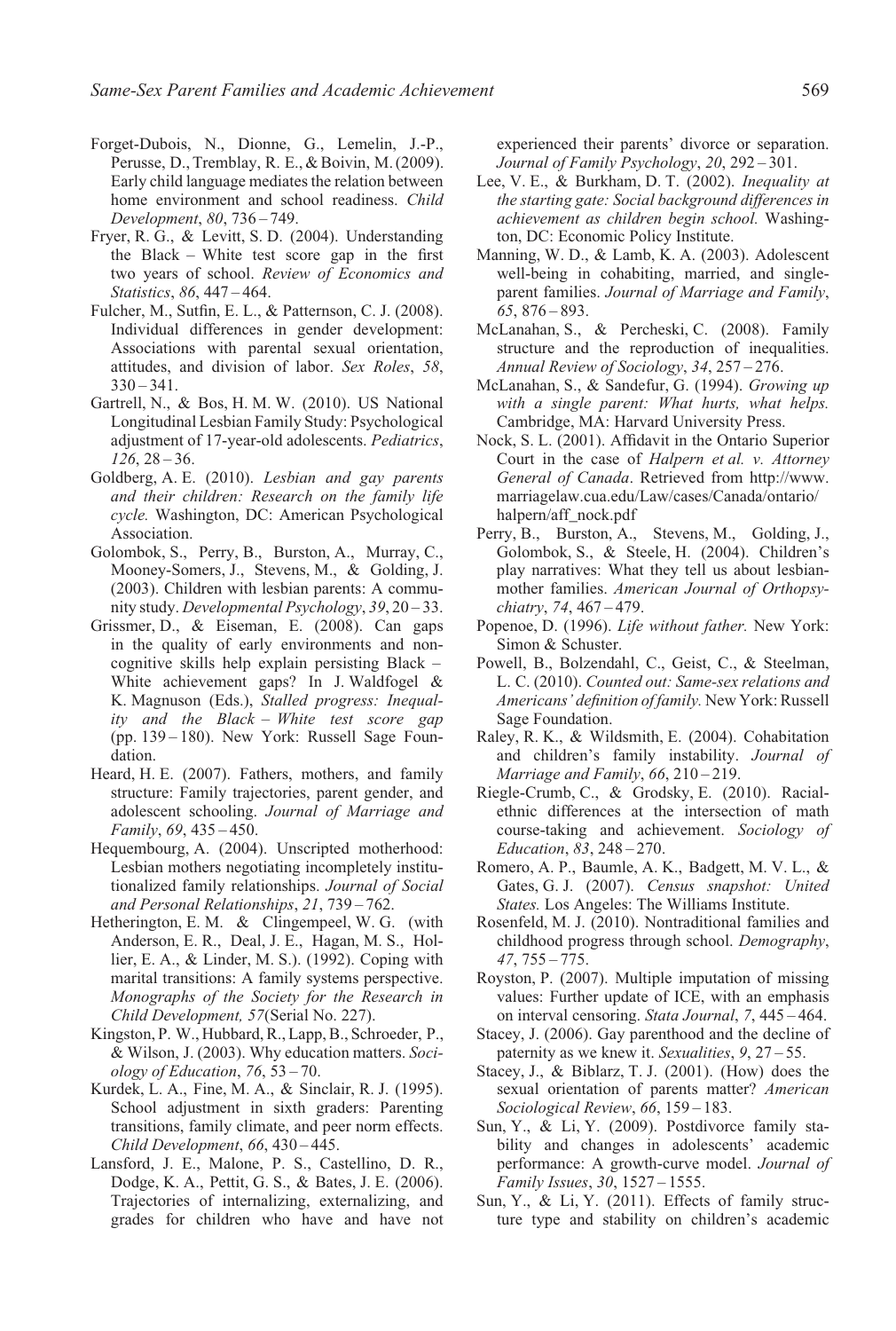performance trajectories. *Journal of Marriage and Family*, *73*, 541 – 556.

- Tasker, F. (2005). Lesbian mothers, gay fathers, and their children: A review. *Developmental and Behavioral Pediatrics*, *26*, 224 – 240.
- Teachman, J. D., Tedrow, L. M., & Crowder, K. D. (2000). The changing demography of America's families. *Journal of Marriage and the Family*, *62*, 1234 – 1246.
- Telingator, C. J., & Patterson, C. J. (2008). Children and adolescents of lesbian and gay parents. *Journal of the American Academy of Child & Adolescent Psychiatry*, *47*, 1364 – 1368.
- Tillman, K. H. (2007). Family structure pathways and academic disadvantage among adolescents in stepfamilies. *Sociological Inquiry*, *77*, 383 – 424.
- Tourangeau, K., Nord, C., Le, T., Pollack, J. M., & Atkins-Burnett, S. (2006). *Early Childhood Longitudinal Study, Kindergarten Class of 1998 – 99 (ECLS-K): Combined user's manual for the ECLS-K fifth-grade data files and electronic codebooks* (NCES 2006 – 032)*.* Washington, DC: National Center for Education Statistics.
- Wainright, J. L., & Patterson, C. J. (2006). Delinquency, victimization, and substance use among adolescents with female same-sex parents. *Journal of Family Psychology*, *20*, 526 – 530.
- Wainright, J. L., & Patterson, C. J. (2008). Peer relations among adolescents with female same-sex parents. *Developmental Psychology*, *44*, 117 – 126.
- Wainright, J. L., Russell, S. T., & Patterson, C. J. (2004). Psychosocial adjustment, school outcomes, and romantic relationships of adolescents with same-sex parents. *Child Development*, *75*, 1886 – 1898.
- Welsh, M. G. (2011). Growing up in a samesex parented family: The adolescent voice of experience. *Journal Of GLBT Family Studies*, *7*,  $49 - 71.$
- Westat. (1999). *ECLS K base year data files and electronic codebook.* Rockville, MD: Author.
- Wilson, J. Q. (2002). *The marriage problem: How our culture has weakened families.* New York: HarperCollins.

#### **APPENDIX**

|                                        | Model 1   |           | Model 2          |           | Model 3   |      |
|----------------------------------------|-----------|-----------|------------------|-----------|-----------|------|
|                                        | b         | <b>SE</b> | $\boldsymbol{b}$ | <b>SE</b> | b         | SE   |
| Level 1 coefficients                   |           |           |                  |           |           |      |
| Time                                   | 31.89**   | 0.09      | 32.00**          | 0.09      | 32.13**   | 0.09 |
| Time <sup>2</sup>                      | $-2.10**$ | 0.01      | $-2.12**$        | 0.01      | $-2.12**$ | 0.01 |
| Family structure                       |           |           |                  |           |           |      |
| Divorced                               | $-4.48**$ | 0.26      | $-3.38**$        | 0.26      | $-0.41$   | 0.42 |
| Stepparent                             | $-4.63**$ | 0.39      | $-3.82**$        | 0.38      | 0.56      | 0.64 |
| Single parent                          | $-6.49**$ | 0.35      | $-3.65**$        | 0.37      | 0.31      | 0.62 |
| Cohabiting                             | $-5.80**$ | 0.41      | $-3.70**$        | 0.41      | 0.26      | 0.61 |
| Widowed                                | $-4.17**$ | 0.83      | $-2.48**$        | 0.83      | 0.07      | 1.03 |
| Other                                  | $-6.08**$ | 0.51      | $-4.78**$        | 0.52      | $-1.03$   | 1.11 |
| Same-sex parent                        | $-4.43**$ | 1.69      | $-2.15$          | 1.57      | 0.95      | 1.90 |
| Cumulative family transitions          |           |           |                  |           | $-2.03**$ | 0.25 |
| Level 2 coefficients                   |           |           |                  |           |           |      |
| Family structure at kindergarten entry |           |           |                  |           |           |      |
| Divorced                               |           |           |                  |           | $-5.15**$ | 0.68 |
| Stepparent                             |           |           |                  |           | $-5.06**$ | 0.78 |
| Single parent                          |           |           |                  |           | $-2.19**$ | 0.50 |
| Cohabiting                             |           |           |                  |           | $-5.14**$ | 0.82 |
| Widowed                                |           |           |                  |           | 0.07      | 1.78 |

Table A1*. Hierarchical Linear Modeling Growth Curve Estimates of the Association Between Family Structure and Children's Reading Assessment Scores Relative to Married, Two-Biological-Parent Families (*N = *18,898)*